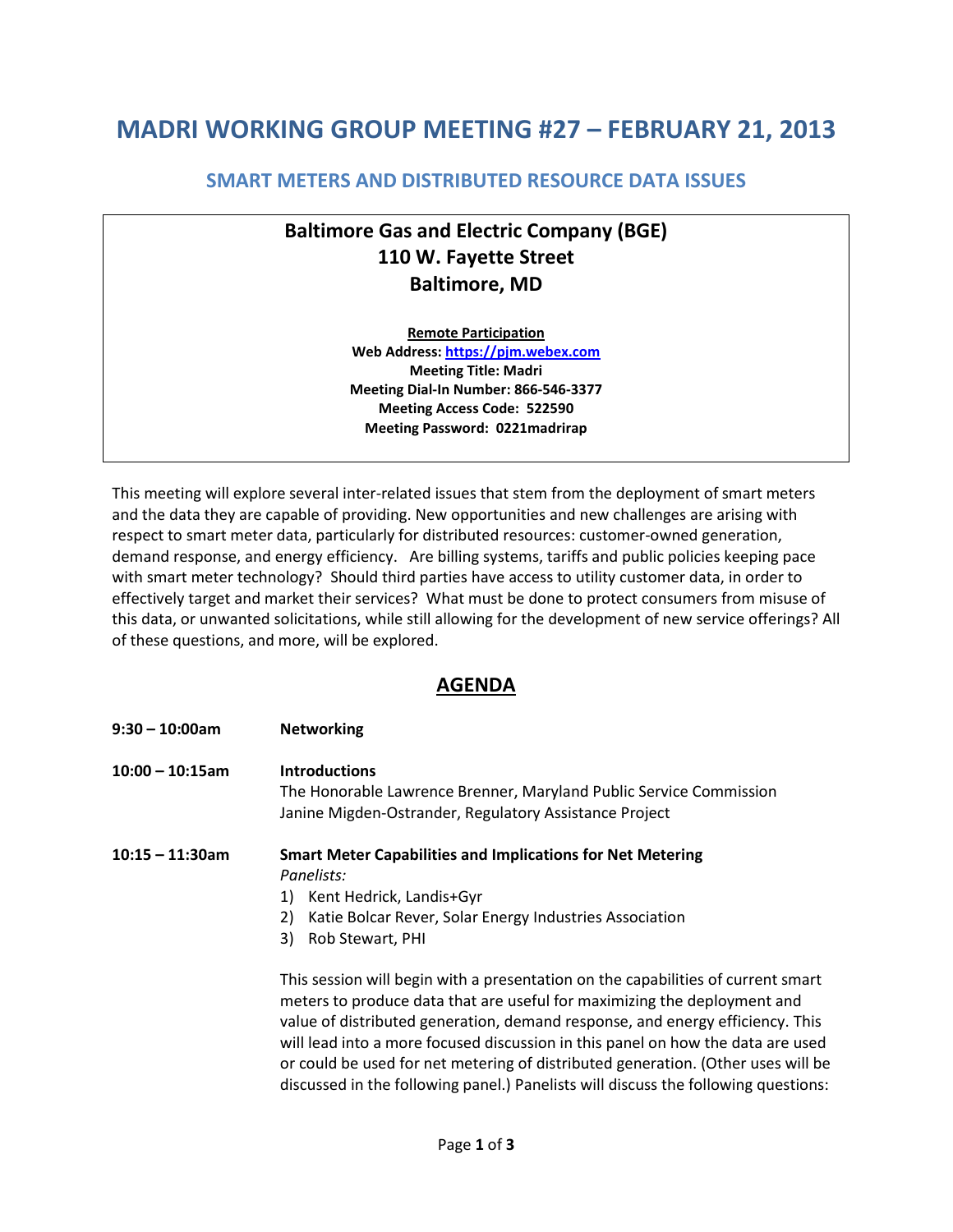|                    | Can smart meters produce all the data of interest to third party EE and DR<br>providers (and program evaluators), self-generating customers, utilities and<br>system operators? What capabilities are not yet being realized?<br>What data and billing issues exist with respect to net metering tariffs, from<br>$\bullet$<br>the perspective of a solar PV generator and the perspective of a distribution<br>utility or competitive retail electric supplier?<br>To maximize the value of distributed generation resources, is there a need<br>$\bullet$<br>for improvements to smart meter hardware or software, utility tariffs or<br>billing systems, or public policies?                                                                                                                                                                                                                                                                                                                                                                                                                                                                   |
|--------------------|---------------------------------------------------------------------------------------------------------------------------------------------------------------------------------------------------------------------------------------------------------------------------------------------------------------------------------------------------------------------------------------------------------------------------------------------------------------------------------------------------------------------------------------------------------------------------------------------------------------------------------------------------------------------------------------------------------------------------------------------------------------------------------------------------------------------------------------------------------------------------------------------------------------------------------------------------------------------------------------------------------------------------------------------------------------------------------------------------------------------------------------------------|
| $11:30 - 12:30$ pm | <b>Lunch and Networking</b>                                                                                                                                                                                                                                                                                                                                                                                                                                                                                                                                                                                                                                                                                                                                                                                                                                                                                                                                                                                                                                                                                                                       |
| $12:30 - 1:45$ pm  | Data Needs, Access to Data and Consumer Protections<br>Panelists:<br>1) Laurie Duhan, BGE<br>2) Sam Wolfe, Viridity<br>3) Justin Segall, Simple Energy<br>4) Paula Carmody, Maryland Office of People's Counsel                                                                                                                                                                                                                                                                                                                                                                                                                                                                                                                                                                                                                                                                                                                                                                                                                                                                                                                                   |
|                    | Smart meters can also produce a treasure trove of customer data that<br>potentially can be used by third parties like competitive retail electric suppliers,<br>curtailment service providers, and energy efficiency service providers - not just<br>for managing and billing their existing customers, but also for marketing to<br>potential new customers. Customers may benefit in multiple ways from data-<br>driven, targeted services but this is only possible if third parties have access to<br>customer data, and this of course raises concerns about consumer protection.<br>The panelists will discuss the following questions:<br>What kinds of data do companies currently use for managing and billing<br>$\bullet$<br>their existing customers?<br>What kinds of data do companies currently use for marketing to potential<br>$\bullet$<br>new customers?<br>What else might companies do if they had access to data they currently<br>cannot access?<br>What concerns do customers and consumer advocates have about sharing<br>of customer data, and how might those concerns be addressed to the<br>benefit of all parties? |
| $1:45 - 3:00$ pm   | <b>Green Button</b><br>Panelists:<br>1) Chris Irwin, U.S. Department of Energy<br>Douglas Krall, PPL Electric<br>2)<br>3) Ricky Gratz, Opower<br>4) Chris King, Siemens                                                                                                                                                                                                                                                                                                                                                                                                                                                                                                                                                                                                                                                                                                                                                                                                                                                                                                                                                                           |
|                    | The federal government has recruited utilities from around the country to<br>participate in a voluntary initiative called Green Button. The goal of this<br>initiative is to facilitate electronic sharing of utility customer data through                                                                                                                                                                                                                                                                                                                                                                                                                                                                                                                                                                                                                                                                                                                                                                                                                                                                                                       |